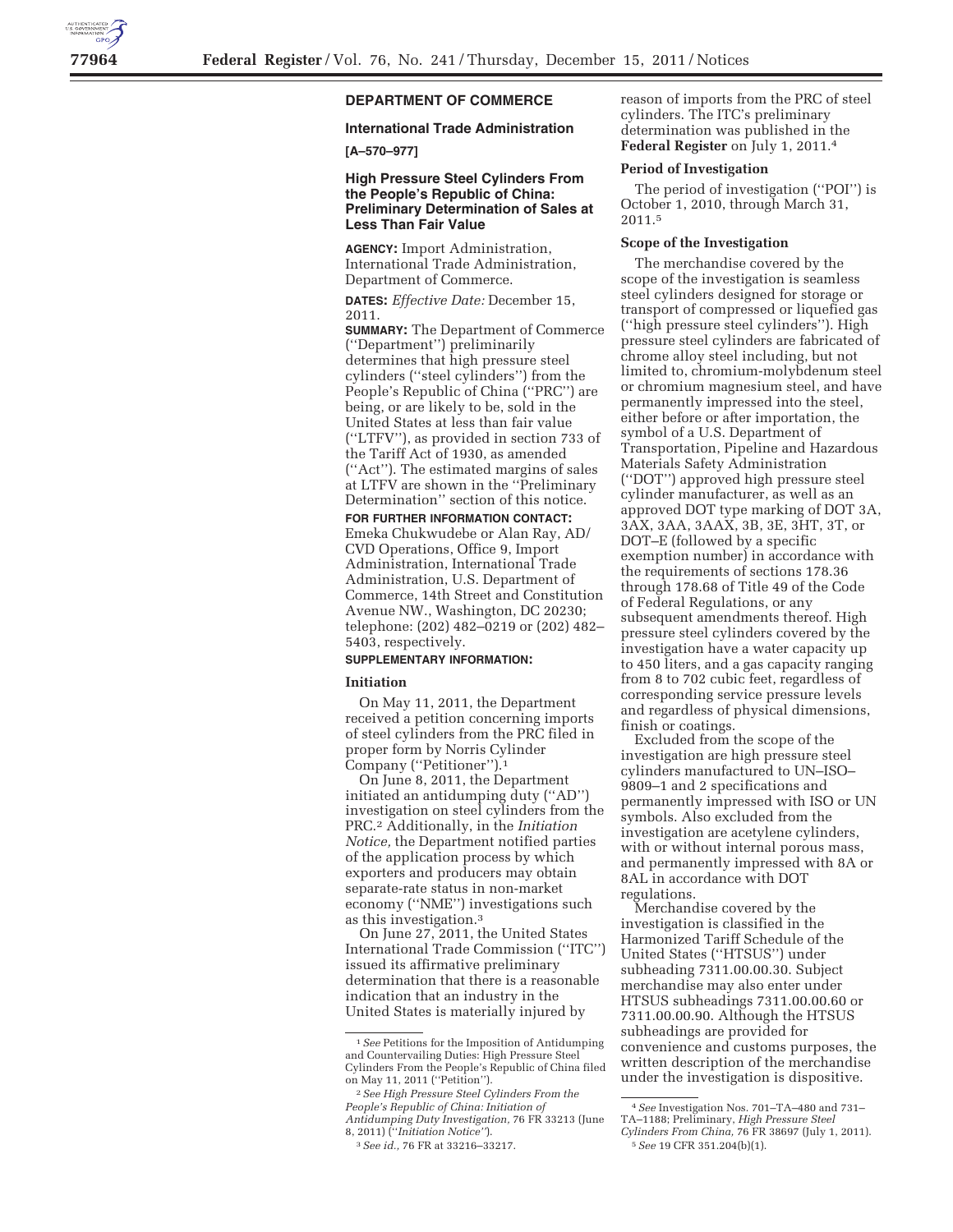### **Scope Comments**

In accordance with the preamble to the Department's regulations, the Department sets aside a period of time for parties to raise issues regarding product coverage and encouraged all parties to submit comments within 20 calendar days of publication of the *Initiation Notice.*6 No interested party submitted scope comments.

## **Respondent Selection**

In the *Initiation Notice,* the Department stated its intent to limit the number of quantity and value ("Q&V") questionnaires sent to exporters or producers to those companies identified in the Petition.7 On June 1, 2011, the Department sent Q&V questionnaires to the ten companies identified in the Petition as exporters or producers of steel cylinders from the PRC.<sup>8</sup> The Department also posted the Q&V questionnaire for this investigation on its Web site at *http://ia.ita.doc.gov/iahighligHTSUS-and-news.html.* Of the ten companies to which the Department sent Q&V questionnaires, the Department received two Q&V responses.9 In addition, the Department also received two unsolicited Q&V responses.10

Based on the responses submitted to the Department, on August 25, 2011, the Department selected BTIC (''Respondent'') as the only mandatory respondent for individual examination in this investigation. BTIC accounts for the largest volume of subject merchandise sold to the United States during the POI that can be reasonably examined.11

On August 29, 2011, Zhejiang Jindun submitted a letter requesting treatment as a voluntary respondent. On August 30, 2011, Petitioner submitted a letter opposing Zhejiang Jindun's request for voluntary treatment. On September 2, 2011, the Department issued a letter

8*See* Letter from the Department to All Interested Parties, dated June 1, 2011.

10The Department received unsolicited Q&V responses from Shanghai J.S.X. International Trading Corporation and Shijiazhuang Enric Gas Equipment Co., Ltd.

11*See* ''Memorandum to Christian Marsh, Deputy Assistant Secretary for Antidumping and Countervailing Duty Operations, from James C. Doyle, Director, Office 9; Antidumping Duty Investigation of High Pressure Steel Cylinders from the People's Republic of China: Respondent Selection,'' (''Respondent Selection Memo'') dated August 25, 2011.

#### **Questionnaire**

On July 29, 2011, the Department issued to BTIC the NME AD questionnaire with product characteristics used in the designation of CONNUMs and assigned to the merchandise under consideration. Between August 26, 2011, and November 10, 2011, BTIC submitted responses to the Department's original and supplemental sections A, C, and D questionnaires. In addition, between September 14, 2011 and October 5, 2011, Zhejiang Jindun also submitted responses to the Department's original section A, C and D questionnaires.

## **Surrogate Country Comments**

On August 29, 2011, the Department determined that Colombia, Indonesia, the Philippines, South Africa, Thailand, and Ukraine are countries whose per capita gross national income is comparable to the PRC in terms of economic development.15 On September 7, 2011, the Department requested comments from the interested parties regarding the selection of a surrogate country. On September 20, the Department extended the deadline for the submission of surrogate country and factor valuation comments to September 26, 2011, and October 7, 2011, respectively. For a detailed discussion

15*See* ''Memorandum from Carole Showers, Director, Office of Policy, to Matthew Renkey, Acting Program Manager, Office 9: Antidumping Investigation of High Pressure Steel Cylinders from the People's Republic of China (PRC): Request for a List of Surrogate Countries for an Antidumping Duty Investigation of High Pressure Steel Cylinders from the People's Republic of China ('China'),'' dated August 29, 2011 (''Surrogate Country List'').

of the selection of the surrogate country, *see* ''Surrogate Country'' section below.

#### **Surrogate Value Comments**

On September 29, 2011, and October 17, 2011, the Department extended the deadline for the submission of surrogate value (''SV'') comments to October 18, 2011 and October 24, 2011, respectively. On October 24, 2011, Petitioner and BTIC submitted surrogate factor valuation comments and data. On November 2, 2011, November 14, 2011, and November 22, 2011, Petitioner and BTIC submitted rebuttal surrogate factor valuation comments.

#### **Separate Rate Applications**

Between August, 4, 2011, and August 26, 2011, the Department received separate rate applications from four companies.16 *See* the ''Separate Rates'' section below for the full discussion of the treatment of the separate rate applicants.

### **Postponement of Preliminary Determination**

On September 8, 2011, Petitioner filed a timely request to postpone the issuance of the preliminary determination by 60 days. On September 27, 2011, the Department published in the **Federal Register** a notice postponing the preliminary antidumping duty determination for this investigation of steel cylinders from the PRC.17

#### **Non-Market-Economy Country**

For purposes of initiation, Petitioners submitted LTFV analyses of the PRC as an NME country.18 The Department considers the PRC to be an NME country. In accordance with section  $771(18)(C)(i)$  of the Act, any determination that a foreign country is an NME country shall remain in effect until revoked by the Department.19 No party has challenged the designation of the PRC as an NME country in this investigation. Therefore, we continue to

17*See High Pressure Steel Cylinders From the People's Republic of China: Postponement of Preliminary Determination of Antidumping Duty Investigation,* 76 FR 59658 (September 27, 2011).

18*See also Initiation Notice,* 76 FR at 33215. 19*See Preliminary Determination of Sales at Less Than Fair Value and Postponement of Final Determination: Coated Free Sheet Paper from the People's Republic of China,* 72 FR 30758, 30760 (June 4, 2007), unchanged in *Final Determination of Sales at Less Than Fair Value: Coated Free Sheet Paper from the People's Republic of China,* 72 FR 60632 (October 25, 2007).

<sup>6</sup>*See Antidumping Duties; Countervailing Duties,*  62 FR 27296, 27323 (May 19, 1997); *see also Initiation Notice,* 76 FR at 33213–33214.

<sup>7</sup>*See Initiation Notice,* 76 FR at 33216.

<sup>9</sup>The Department received responses from Beijing Tianhai Industry Co., Ltd. (''BTIC'') and Zhejiang Jindun Pressure Vessel Co., Ltd. (''Zhejiang Jindun'').

providing a schedule for voluntary responses to the Department's initial NME Questionnaire.12 However, the letter also stated that the schedule does not indicate that the Department will accept a voluntary respondent in this investigation.13 Given the Department's current resource constraints, we are not selecting a voluntary respondent at this time because to do so would be unduly burdensome and would inhibit the timely completion of this investigation.14 As stated in the Respondent Selection Memo, the Department is conducting numerous, concurrent, antidumping proceedings which limits the number of analysts that can be assigned to this investigation.

<sup>12</sup>*See* Letter from the Department Re: ''Antidumping Duty Investigation of High Pressure Steel Cylinders from the People's Republic of China (''PRC''): Schedule for Voluntary Responses to the Department's Initial Questionnaire,'' dated September 2, 2011.

<sup>13</sup>*See id.* 

<sup>14</sup>*See* section 782(a)(2) of the Act.

<sup>16</sup>The following companies filed separate-rate applications: BTIC; Shanghai J.S.X. International Trading Corporation; Zhejiang Jindun; and Shijiazhuang Enric Gas Equipment Co., Ltd. (these companies, exclusive of BTIC, are collectively referred to as, ''Separate Rate Respondents'').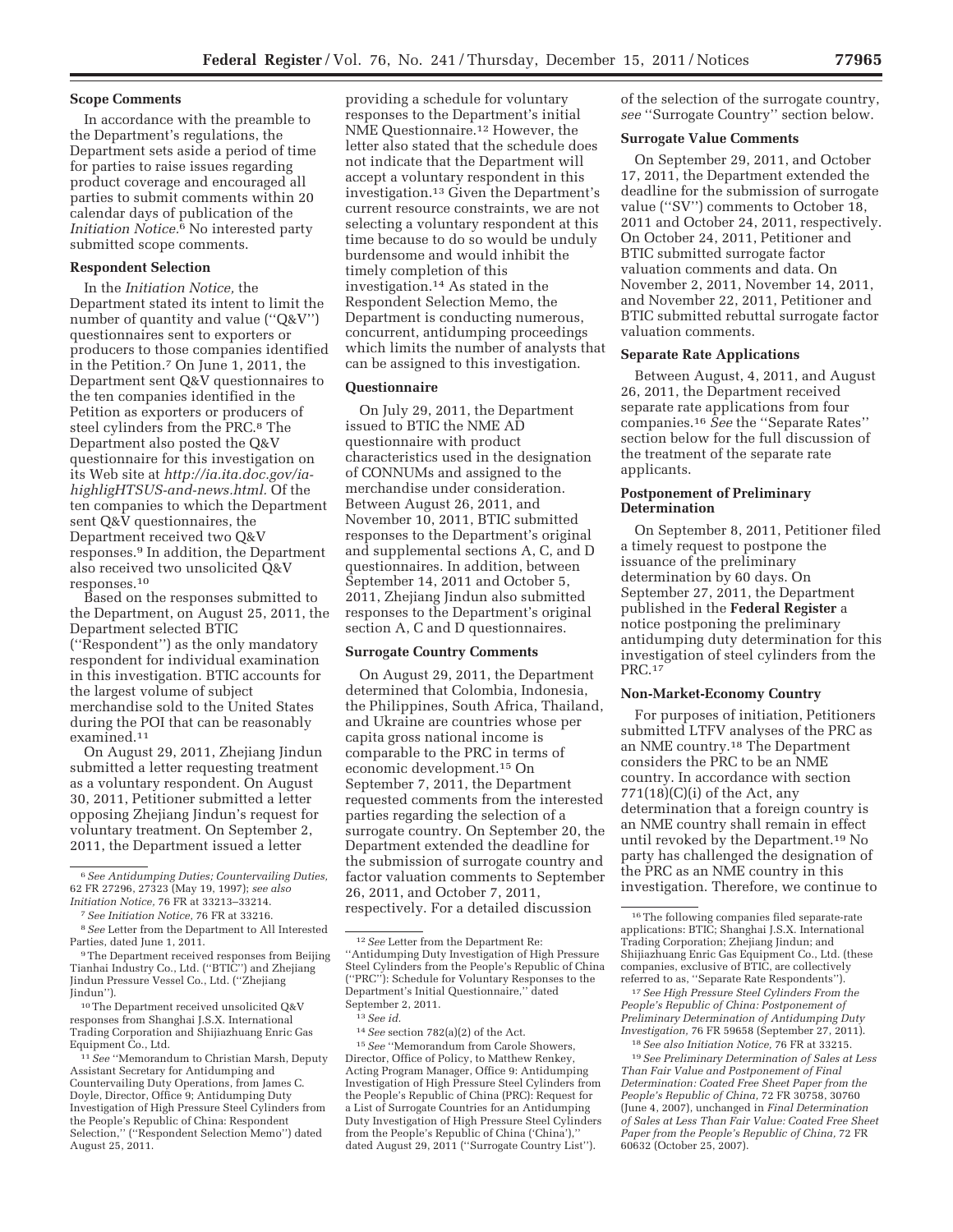treat the PRC as an NME country for purposes of this preliminary determination.

### **Surrogate Country**

When the Department is investigating imports from an NME country, section  $773(c)(1)$  of the Act directs it to base normal value (''NV''), in most circumstances, on the NME producer's factors of production ("FOP"), valued in a surrogate market economy (''ME'') country or countries considered to be appropriate by the Department. In accordance with section 773(c)(4) of the Act, in valuing the FOPs, the Department shall utilize, to the extent possible, the prices or costs of FOPs in one or more ME countries that are: (1) At a level of economic development comparable to that of the NME country; and (2) significant producers of comparable merchandise.20 Once the Department has identified the countries that are economically comparable to the PRC, it identifies those countries which are significant producers of comparable merchandise. From the list of countries which are both economically comparable and significant producers and the Department will then select a primary surrogate country based upon whether the data for valuing FOPs are both available and reliable.

### *Economic Comparability*

As explained in our Surrogate Country List, the Department considers Colombia, Indonesia, the Philippines, South Africa, Thailand, and Ukraine all comparable to the PRC in terms of economic development.<sup>21</sup> Therefore, we consider all six countries as having satisfied this prong of the surrogate country selection criteria.22 Petitioner argued that India should also be considered economically comparable to the PRC and considered a potential surrogate country.23 While we recognize Petitioner has challenged the Department's reliance on absolute GNI to establish the list of economically comparable countries, our practice is to rely on absolute GNI because, as explained in *Magnesium from China.*24

The Department finds that the selection of the range of economically comparable countries based on absolute GNIs is reasonable and consistent with the Act. The Department has a long-standing and predictable practice of selecting economically comparable countries on the basis of absolute GNI. Moreover, Petitioner has failed to provide sufficient reasoning to demonstrate why the Department should use relative GNI as a basis for defining economic comparability \* \* \*

Therefore, the Department does not find persuasive Petitioner's argument regarding the relative similarity in difference in GNI between South Africa and India. Furthermore, we note that in *Steel Wheels* 25 the Department stated:

[U]nless we find that all of the countries determined to be equally economically comparable are not significant producers of comparable merchandise, do not provide a reliable source of publicly available surrogate data or are unsuitable for use for other reasons, we will rely on data from one of these countries.

Because the Department finds that one of these countries meets the selection criteria, as explained below, the Department is not considering India as the primary surrogate country.

## *Producers of Identical or Comparable Merchandise*

Section 773(c)(4)(B) of the Act requires the Department to value FOPs in a surrogate country that is a significant producer of comparable merchandise. Neither the statute nor the Department's regulations provide further guidance on what may be considered comparable merchandise. Given the absence of any definition in the statute or regulations, the Department looks to other sources such as the Policy Bulletin for guidance on defining comparable merchandise.26 The Policy Bulletin states that ''the terms 'comparable level of economic development,' 'comparable merchandise,' and 'significant producer' are not defined in the statute.'' The Policy Bulletin further states that ''in all cases, if identical merchandise is produced, the country qualifies as a producer of comparable merchandise.'' Conversely, if identical merchandise is not produced, then a country producing comparable merchandise is sufficient in

selecting a surrogate country.<sup>27</sup> Further, when selecting a surrogate country, the statute requires the Department to consider the comparability of the merchandise, not the comparability of the industry.28 ''In cases where identical merchandise is not produced, the team must determine if other merchandise that is comparable is produced. How the team does this depends on the subject merchandise."<sup>29</sup> In this regard, the Department recognizes that any analysis of comparable merchandise must be done on a case-by-case basis:

In other cases, however, where there are major inputs, *i.e.,* inputs that are specialized or dedicated or used intensively, in the production of the subject merchandise, *e.g.,*  processed agricultural, aquatic and mineral products, comparable merchandise should be identified narrowly, on the basis of a comparison of the major inputs, including energy, where appropriate.<sup>30</sup>

Further, the statute grants the Department discretion to examine various data sources for determining the best available information.31 Moreover, while the legislative history provides that the term ''significant producer'' includes any country that is a significant ''net exporter,'' 32 it does not preclude reliance on additional or alternative metrics. To evaluate this factor we obtained export data using the GTA for HTSUS 7311.00: Containers for Compressed or Liquefied Gas of Iron or Steel, which is comparable to the merchandise under consideration because high pressure steel cylinders fall within this HTSUS category and this merchandise has a similar end-use to scope merchandise. The GTA data demonstrate that all six of the countries identified in the Surrogate Country List were exporters of comparable merchandise during the POI.33 The

28*See Sebacic Acid from the People's Republic of China; Final Results of Antidumping Duty Administrative Review,* 62 FR 65674 (December 15, 1997) and accompanying Issues and Decision Memorandum at Comment 1 (to impose a requirement that merchandise must be produced by the same process and share the same end uses to be considered comparable would be contrary to the intent of the statute).

31*See* section 773(c) of the Act; *Nation Ford Chem. Co.* v. *United States,* 166 F.3d 1373, 1377 (Fed. Cir. 1999).

32*See* Conference Report accompanying H.R. 3, the 1988 Omnibus Trade & Competitiveness Act, H. Rep. No. 100–576, at 590 (1988) (''Conference Report'').

33*See* Petitioner's High Pressure Steel Cylinders from the People's Republic of China; Petitioner's Comments on Selection of Surrogate Country for

<sup>20</sup>*See* Import Administration Policy Bulletin 04.1: Non-Market Economy Surrogate Country Selection Process (March 1, 2004) ("Policy Bulletin'') available on the Department's Web site at *http://ia.ita.doc.gov/policy/index.html.* 

<sup>21</sup>*See* Surrogate Country List.

<sup>22</sup>*See* section 773(c)(4)(A) of the Act.

<sup>23</sup>*See* Petitioner's Supplemental Section A Response for Beijing Tianhai Industry Co., Ltd.: Antidumping Duty Investigation on High Pressure Steel Cylinders from the People's Republic of China, dated October 14, 2011.

<sup>24</sup>*See Magnesium Metal From the People's Republic of China: Final Results of the 2008–2009 Antidumping Duty Administrative Review of the* 

*Antidumping Duty Order,* 75 FR 65450 (October 25, 2010) and accompanying Issues and Decision Memorandum at Comment 4.

<sup>25</sup>*See Certain Steel Wheels From the People's Republic of China: Notice of Preliminary Determination of Sales at Less Than Fair Value, Partial Affirmative Preliminary Determination of Critical Circumstances, and Postponement of Final Determination,* 76 FR 677703 (November 2, 2011) (''*Steel Wheels''*).

<sup>26</sup>*See* Policy Bulletin.

<sup>27</sup>The Policy Bulletin also states that ''if considering a producer of identical merchandise leads to data difficulties, the operations team may consider countries that produce a broader category of reasonably comparable merchandise,'' at note 6.

<sup>29</sup>*See* Policy Bulletin, at 2.

<sup>30</sup>*See id.,* at 3.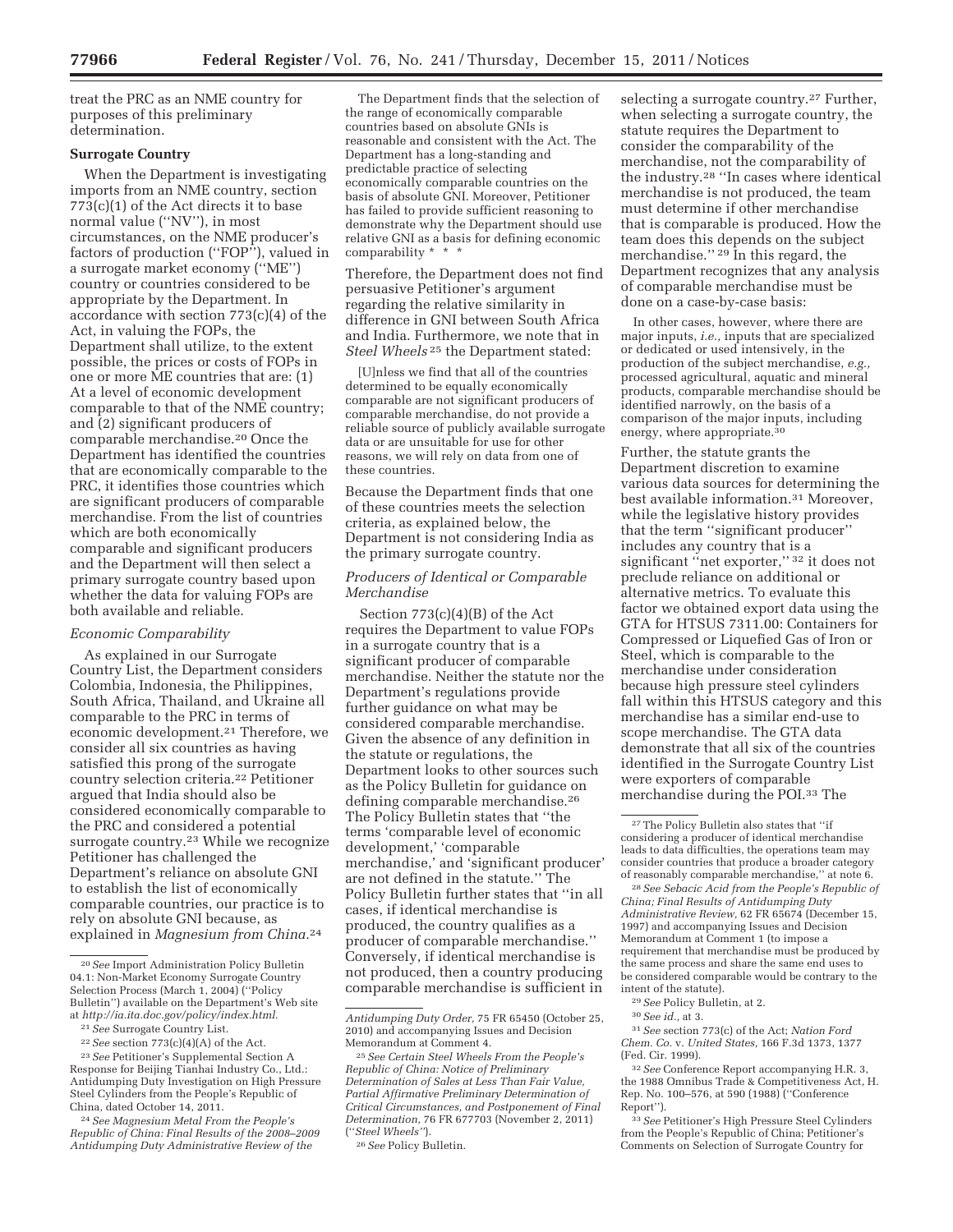Department notes that India is also an exporter of comparable merchandise as demonstrated by GTA data, and India is also a producer of identical and comparable merchandise as evidenced by the financial statements which Petitioner has placed on the record.

## *Significant Producers of Identical or Comparable Merchandise*

With respect to the criterion of being a significant producer of comparable merchandise, Petitioner submits that, for purposes of the Department's selection of an appropriate surrogate country, India is a producer of identical merchandise; that Indonesia, South Africa, Ukraine, the Philippines, Colombia, and Thailand also are producers of comparable merchandise; that only India, Thailand, and Indonesia are significant producers of comparable merchandise based on global exports.34

Respondent proposed that the Department select Ukraine as the primary surrogate country and India as a secondary surrogate country in this investigation. Respondent notes that as the Department included Ukraine in the Surrogate Country List, the Department has already found Ukraine comparable in terms of economic development. Further, Respondent contends that Ukraine is a significant producer of comparable merchandise.35

Respondent also suggests that, consistent with its established practice, the Department should define ''significant producer'' in this proceeding as a country that has produced comparable merchandise during the relevant period. Consequently, Respondent states that the Department should find that Ukraine is a significant producer of comparable merchandise, based on the data submitted in its comments.

As noted above, Colombia, Indonesia, South Africa, the Philippines, Thailand, and Ukraine were exporters of comparable merchandise (Containers for Compressed or Liquefied Gas of Iron or Steel) during the POI. Further, we note that Respondent provided production data from Ukraine of comparable merchandise, at the six-digit HTSUS level under which scope merchandise would be classified, demonstrating significant production.36 Because

Thailand, Colombia, the Philippines, Indonesia, Ukraine, and South Africa constitute countries that are both economically-comparable to the PRC and significant producers of comparable merchandise, the Department looks to the availability of SV data from these countries to determine whether any of the countries is an appropriate surrogate country.

## *Data Availability*

Petitioner contends that India is the best choice for the surrogate country because publicly available information from Indian sources is readily available to value the FOPs used to produce identical merchandise.37 Both Petitioner and Respondent provided publicly available and contemporaneous financial statements for Indian producers of identical and comparable merchandise for which the Department is able to calculate overhead, selling, general, and administrative expenses (''SG&A''), and profit.

Respondent suggests that Ukraine is the best choice for the surrogate country because publicly available information from Ukraine sources is readily available to value the FOPs used to produce steel cylinders.38 Respondent also contends that there is substantial Ukrainian data for valuing FOPs that are publicly available from the Global Trade Atlas (''GTA''). Respondent also notes that contemporaneous information is available from the International Labor Organization (''ILO'') that will allow the Department to use Ukrainian data to value labor costs. As stated above, both Petitioner and Respondent provided publicly available and contemporaneous financial statements for Indian producers of identical and comparable merchandise for which the Department is able to calculate overhead, SG&A, and profit. Respondent posits that, for all the above reasons, the Department should select Ukraine as the primary surrogate country and India as a secondary surrogate country because Ukraine best satisfies the requirements pursuant to the statute, the regulations, and the *Policy Bulletin.* 

When evaluating SV data, the Department considers several factors including whether the SV data are publicly available, contemporaneous

with the POI, represent a broad-market average, from an approved surrogate country, tax- and duty-exclusive, and specific to the input. There is no hierarchy among these criteria. It is the Department's practice to carefully consider the available evidence in light of the particular facts of each industry when undertaking its analysis.<sup>39</sup>

In this case, the record does not contain quality data for Thailand, Colombia, the Philippines, South Africa, or Indonesia. Accordingly, these countries will not be considered for primary surrogate country selection purposes at this time.

The record does contain data from Ukraine.

## *Surrogate Country Selection*

For this preliminary determination, the Department has selected Ukraine as the primary surrogate country for valuing BTIC's FOPs. We recognize that Petitioner has challenged the validity of the Ukrainian data for the valuation of blooms and seamless pipes, particularly with respect to its carbon level. We acknowledge that the Ukrainian SV for steel contains a carbon level that is outside the range for the production of *identical* merchandise; however, it is within the range for the production of *comparable* merchandise. Furthermore, we note that the Indian HTS categories which Petitioner suggests for valuing blooms and tubes are for basket categories that cover a wide range of alloys with numerous elements. The only difference between the Ukrainian HTS and the Respondent's input is a certain amount of carbon, which we have no reason to expect to have a significant effect on value. Therefore, we find that Ukraine satisfies the Department's selection criteria: (1) It is economically comparable with the PRC; (2) it is a significant producer of comparable merchandise; and (3) the data required to value BTIC's FOPs are both available on the record and reliable.

The Department has not selected India as the primary surrogate country as argued by Petitioner. As we have stated in a recent preliminary determination, ''unless we find that all of the countries determined to be equally economically comparable, are not significant producers of comparable merchandise, do not provide a reliable source of publicly available surrogate data or are unsuitable for use for other reasons, we will rely on data from one of these countries.'' 40 In this instance,

Antidumping Investigation, dated September 26, 2011.

<sup>34</sup>*See id.* 

<sup>35</sup>*See* Respondent's First Surrogate Value Submission for Beijing Tianhai Industry Co., Ltd.: Antidumping Duty Investigation on High Pressure Steel Cylinders from the People's Republic of China, dated October 24, 2011, at Exhibits 2A and 2B and November 14, 2011, at page 3.

<sup>36</sup>*See id.* 

<sup>37</sup>*See* Petitioner's High Pressure Steel Cylinders from the People's Republic of China; Petitioner's Comments on Selection of Surrogate Country for Antidumping Investigation, dated September 26, 2011.

<sup>38</sup>*See* Respondent's First Surrogate Value Submission for Beijing Tianhai Industry Co., Ltd.:

Antidumping Duty Investigation on High Pressure Steel Cylinders from the People's Republic of China, dated October 24, 2011.

<sup>39</sup>*See* Policy Bulletin.

<sup>40</sup>*See Steel Wheels.*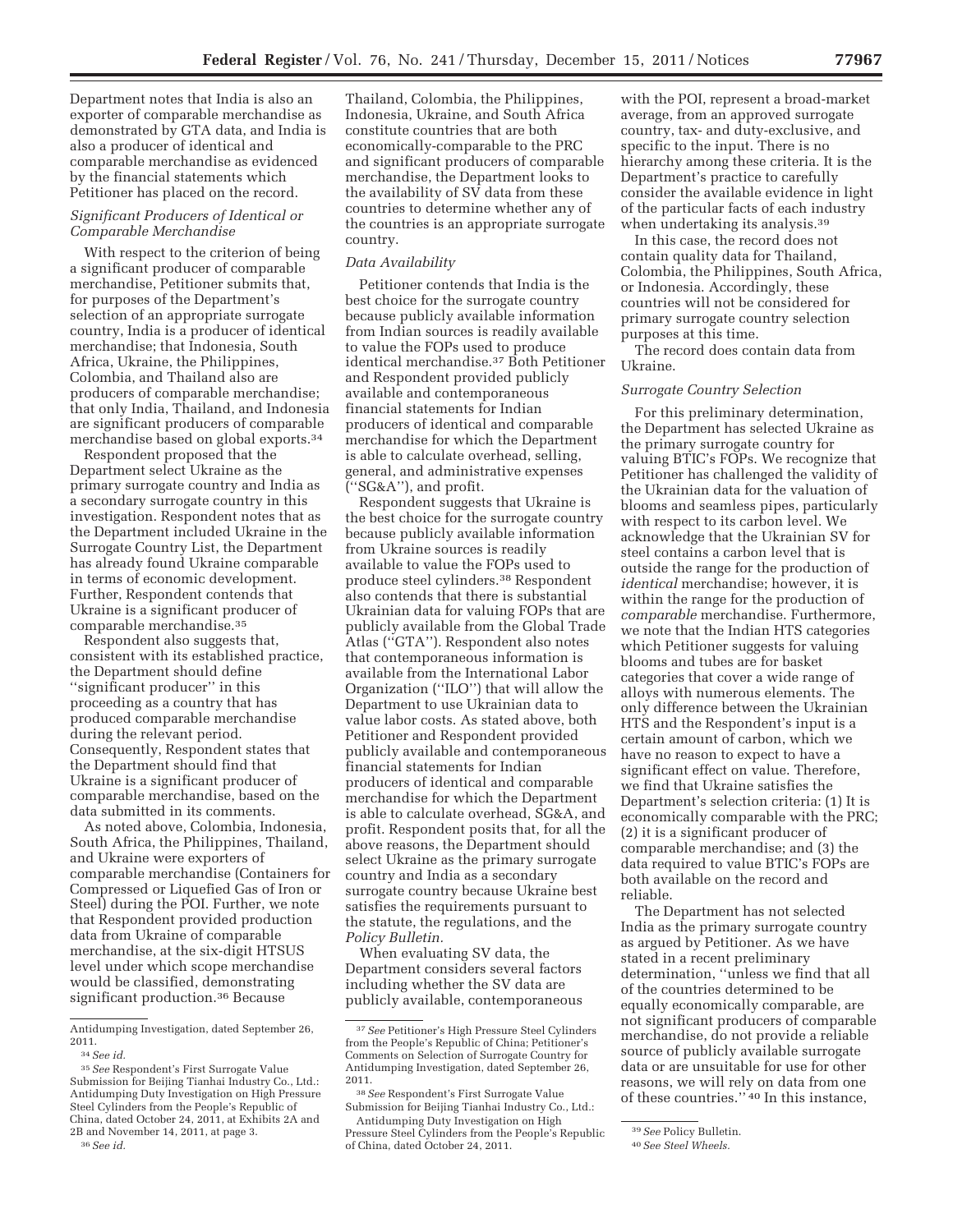we find that Ukraine does satisfy the Department's criteria for the selection of a primary surrogate country, and as such, resort to an alternative surrogate country which is not as economically comparable to the PRC as the countries on the Surrogate Country List, is not warranted.

The Department normally uses SV data which are from a country that is economically comparable to the NME and a significant producer of identical or comparable merchandise, and which are on the record and are not otherwise unsuitable for use. However, in exceptional circumstances, the Department may be required to include surrogate value information from a country which is not as economically comparable as those countries on the Surrogate Country List when the only data available on the record of the proceeding is from such a country. The record of this investigation contains no financial statements for producers of identical or comparable merchandise from Ukraine or any of the other countries found to be economically comparable to the PRC and a significant producer of identical or comparable merchandise. Therefore, the Department has preliminarily determined to use the financial statement from Everest Kanto Cylinders Ltd., an Indian producer of identical and comparable merchandise, for calculating the surrogate financial and SG&A ratios, as this is the only contemporaneous financial statement on the record of this investigation. A detailed explanation of the SVs is provided below in the ''Normal Value'' section of this notice.

In accordance with 19 CFR 351.301(c)(3)(i), for the final determination in an antidumping duty investigation, interested parties may submit publicly available information to value the FOPs within 40 days after the date of publication of the preliminary determination.41

## **Targeted Dumping**

## *Targeted Dumping Allegations*

The statute allows the Department to employ an alternative dumping margin calculation methodology in an AD investigation under the following circumstances: (1) There is a pattern of export prices (''EP'') or constructed export prices (''CEP'') for comparable merchandise that differ significantly among purchasers, regions, or periods of time; and (2) the Department explains why such differences cannot be taken into account using the standard averageto-average or transaction-to-transaction methodology.42

On October 14, 2011, the Department received Petitioner's allegations of targeted dumping by BTIC using the Department's targeted dumping test as established in *Steel Nails.*43 In its allegations, Petitioner asserted that there are patterns of U.S. sales prices for comparable merchandise that differ significantly during a certain time period. On November 22, 2011, Petitioner amended its targeted dumping allegation in response to the revised U.S. sales data submitted by BTIC.

### *Targeted Dumping Test*

We conducted a time-period targeted dumping analysis for BTIC using the methodology we adopted in *Steel Nails*  and most recently articulated in *Wood Flooring.*44 The methodology we employed involves a two-stage test; the first stage addresses the pattern requirement and the second stage addresses the significant-difference requirement.45 In this test, we made all price comparisons on the basis of identical merchandise (*i.e.,* by control number or CONNUM). We based all of our targeted dumping calculations on the U.S. net price, which we determined for U.S. sales by BTIC in our standard margin calculations.

### *Price Comparison Method*

The Department preliminarily has found a pattern of prices for comparable merchandise that differs significantly by time period (*i.e.,* targeted dumping). In doing so, the Department finds that the pattern of price differences identified cannot be taken into account using the standard average-to-average (''A–T–A'') methodology because the A–T–A methodology conceals differences in price patterns between the targeted and non-targeted groups by averaging lowpriced sales to the targeted group with high-priced sales to the non-targeted group.46 Thus, the Department finds, pursuant to section  $777A(d)(1)(B)$  of the Act, that application of the standard A– T–A comparison methodology would result in the masking of dumping that is unmasked by application of the alternative average-to-transaction (''A– T–T'') comparison method to all of BTIC's U.S. sales. Accordingly, for this preliminary determination we have applied the alternative A–T–T methodology to all U.S. sales that BTIC reported.47

## **Affiliations and Single Entity Determinations**

Section 771(33) of the Act provides that:

The following persons shall be considered to be ''affiliated'' or ''affiliated persons'':

(A) Members of a family, including brothers and sisters (whether by the whole or half blood), spouse, ancestors, and lineal descendants.

(B) Any officer of director of an

organization and such organization. (C) Partners.

(D) Employer and employee.

(E) Any person directly or indirectly owning, controlling, or holding with power to vote, 5 percent or more of the outstanding voting stock or shares of any organization and such organization.

(F) Two or more persons directly or indirectly controlling, controlled by, or under common control with, any person.

(G) Any person who controls any other person and such other person.

47*See Wood Flooring,* and accompanying Issues and Decision Memorandum at Comment 4, and Memorandum to the File, through Matthew Renkey, Acting Program Manager, Office 9, from Alan Ray, Analysis of the Preliminary Determination of the Antidumping Duty Investigation of High Pressure Steel Cylinders from the People's Republic of China (''PRC''): Beijing Tianhai Industry Co., Ltd. (''BTIC''), dated December 7, 2011 (''BTIC's Prelim Analysis Memo'').

<sup>41</sup> In accordance with 19 CFR 351.301(c)(1), for the final determination of this investigation, interested parties may submit factual information to rebut, clarify, or correct factual information submitted by any other interested party less than ten days before, on, or after, the applicable deadline for submission of such factual information. However, the Department notes that 19 CFR 351.301(c)(1) permits new information only insofar as it rebuts, clarifies, or corrects information recently placed on the record. The Department generally will not accept the submission of additional, previously absent-from-the-record alternative surrogate value information. *See Glycine from the People's Republic of China: Final Results of Antidumping Duty Administrative Review and Final Rescission, in Part,* 72 FR 58809 (October 17, 2007) and accompanying Issues and Decision Memorandum (''*Glycine Final*'') at Comment 2.

<sup>42</sup>*See* section 777A(d)(1)(B) of the Act. 43*See Certain Steel Nails from the United Arab Emirates: Notice of Final Determination of Sales at Not Less Than Fair Value,* 73 FR 33985 (June 16, 2008) (''*Steel Nails*'') and accompanying Issues and Decision Memorandum at Comments 1–9; *see also Proposed Methodology for Identifying and Analyzing Targeted Dumping in Antidumping Investigations; Request for Comment,* 73 FR 26371 (May 9, 2008).

<sup>44</sup>*See Steel Nails; see also Multilayered Wood Flooring From the People's Republic of China: Final Determination of Sales at Less Than Fair Value,* 76 FR 64318 (October 18, 2011) (''*Wood Flooring*'') and accompanying Issues and Decision Memorandum at Comment 4.

<sup>45</sup>*See Steel Nails,* and accompanying Issues and Decision Memorandum at Comments 3 and 6; and *Wood Flooring,* and accompanying Issues and Decision Memorandum at Comment 4.

<sup>46</sup>*See Certain Coated Paper Suitable for High-Quality Print Graphics Using Sheet-Fed Presses From the People's Republic of China: Final Determination of Sales at Less Than Fair Value,* 75 FR 59217 (September 27, 2010) and accompanying Issues and Decision Memorandum at Comment 3; *see also Wood Flooring,* and accompanying Issues and Decision Memorandum at Comment 4.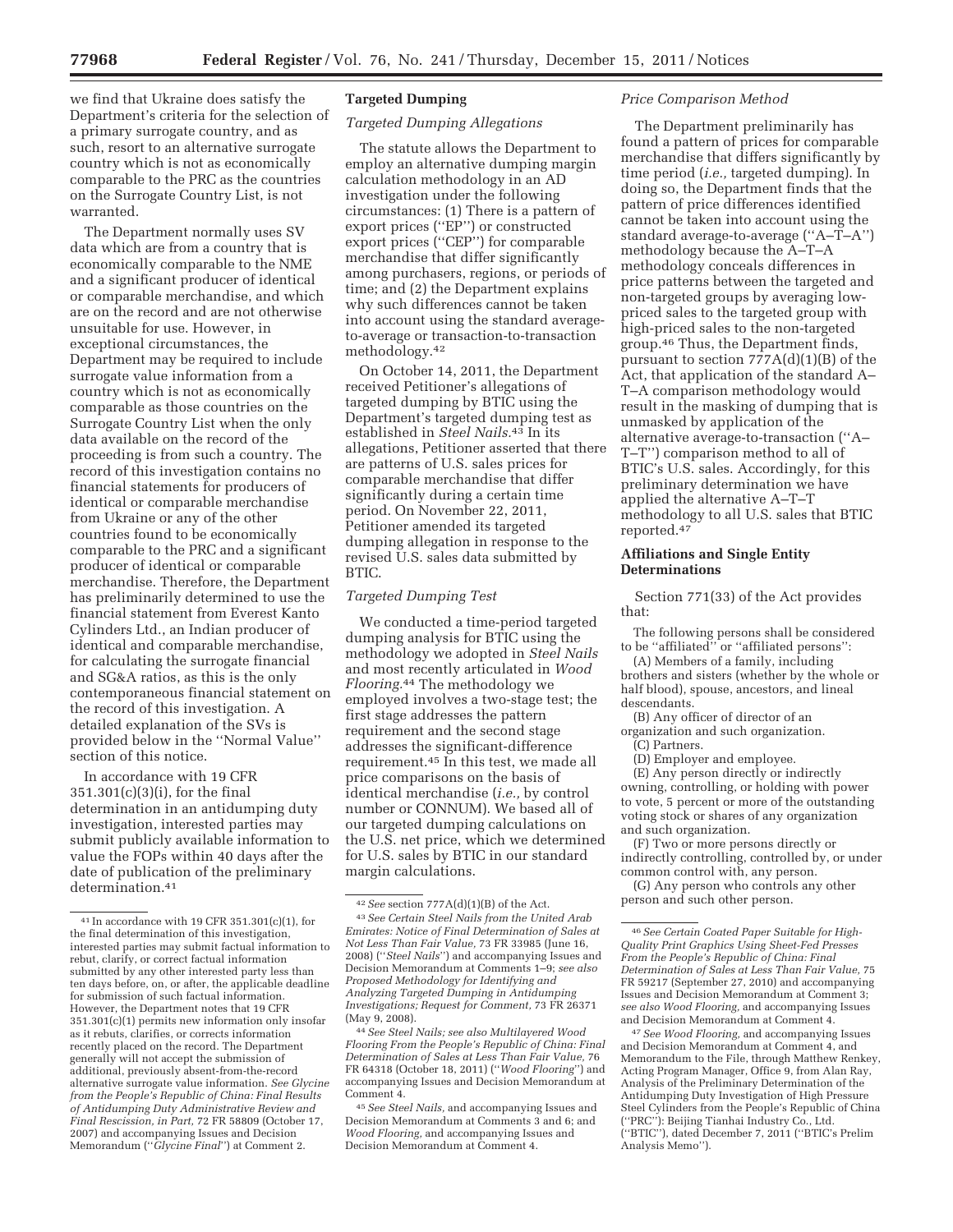Additionally, section 771(33) of the Act stipulates that: ''For purposes of this paragraph, a person shall be considered to control another person if the person is legally or operationally in a position to exercise restrain or direction over the other person.''

Finally, according to 19 CFR 351.401(f)(1) and (2), two or more companies may be treated as a single entity for antidumping duty purposes if: (1) The producers are affiliated, (2) the producers have production facilities for similar or identical products that would not require substantial retooling of either facility in order to restructure manufacturing priorities, and (3) there is a significant potential for manipulation of price or production.48

## *BTIC*

The record of this investigation demonstrates that BTIC, a producer and exporter of steel cylinders is affiliated with American Fortune Company (''American Fortune''), Langfang Tianhai High Pressure Container Co., Ltd. (''Langfang Tianhai'') and Tianjin Tianhai High Pressure Container Co., Ltd. (''Tianjin Tianhai''), pursuant to sections 771(33)(A) and (F) of the Act, based on ownership and common control. American Fortune is a U.S. company involved in the sale and distribution of the subject merchandise, and Langfang Tianhai and Tianjin Tianhai are both PRC producers of steel cylinders. Evidence of this affiliation was provided by BTIC in its questionnaire responses, as well as ownership/affiliation charts, organization charts, and business licenses/certificates of approval submitted by all four companies, which are business proprietary data.49 Additionally, BTIC has claimed throughout its numerous questionnaire responses that it is affiliated with American Fortune, Langfang Tianhai and Tianjin Tianhai, pursuant to the Department's regulations and the statute. Finally, the companies share common board members or managers.50 As such, there is significant potential for manipulation of price or production. Therefore, we preliminarily determine that BTIC, American Fortune, Langfang

Tianhai, and Tianjin Tianhai are affiliated within the meaning of sections  $771(33)(A)$  and  $(F)$  of the Act.

Furthermore, we find that BTIC, Langfang Tianhai, and Tianjin Tianhai should be considered as a single entity for purposes of this investigation.51 In addition to being affiliated, they all have production facilities for similar or identical products that would not require substantial retooling and there is a significant potential for manipulation of production based on the level of common ownership and control, shared management, and an intertwining of business operations.52

Because the Department finds that BTIC, Langfang Tianhai, and Tianjin Tianhai are a single entity, the Department is utilizing the aggregate FOP database BTIC provided for purposes of the preliminary determination, which includes the FOPs used by BTIC, Langfang Tianhai and Tianjin Tianhai.

## **Separate Rates**

In proceedings involving NME countries, there is a rebuttable presumption that all companies within the country are subject to government control and thus should be assessed a single AD rate.53 It is the Department's policy to assign all exporters of merchandise subject to investigation in an NME country this single rate unless an exporter can demonstrate that it is sufficiently independent so as to be entitled to a separate rate.<sup>54</sup> However, if the Department determines that a company is wholly foreign-owned or located in a ME country, then a separate rate analysis is not necessary to determine whether that company is independent from government control.55

In the *Initiation Notice,* the Department notified parties of the application process by which exporters and producers may obtain separate rate status in NME investigations.56 The process requires exporters and

54*See, e.g., Final Determination of Sales at Less Than Fair Value: Sparklers From the People's Republic of China,* 56 FR 20588 (May 6, 1991) (''*Sparklers*'') as amplified by *Notice of Final Determination of Sales at Less Than Fair Value: Silicon Carbide From the People's Republic of China,* 59 FR 22585 (May 2, 1994) (''*Silicon Carbide*''), and 19 CFR 351.107(d).

producers to submit a separate rate status application.57

We have considered whether each PRC company that submitted a complete separate rate application, or a complete section A questionnaire response as a mandatory respondent, is eligible for a separate rate. Because the Separate Rate Respondents and BTIC have all stated that they are either joint ventures between Chinese and foreign companies, or are wholly Chineseowned companies, the Department must analyze whether these companies can demonstrate that they are sufficiently independent through the absence of both *de jure* and *de facto* governmental control over export activities.

### *1. Absence of De Jure Control*

The evidence provided by Respondent and the Separate Rate Respondents supports a preliminary finding of *de jure* absence of governmental control based on the following factors articulated in *Sparklers:* (1) An absence of restrictive stipulations associated with the individual exporter's business and export licenses; (2) applicable legislative enactments decentralizing control of the companies; and (3) other formal measures by the government decentralizing control of companies, *i.e.,* each Separate Rate Respondents' and mandatory respondent's response, dated August 4, 2011, through August 26, 2011, where each individuallyreviewed or separate-rate respondent stated that it had no relationship with any level of the PRC government with respect to ownership, internal management, and business operations.

<sup>48</sup>*See* 19 CFR 351.401(f)(1) and (2).

<sup>49</sup>*See* BTIC's Section A Response for Beijing Tianhai Industry Co., Ltd. Antidumping Duty Investigation on High Pressure Steel Cylinders from the People's Republic of China exhibits 11 and 13, dated August 26, 2011; *see also* BTIC's Supplemental Section A Response for Beijing Tianhai Industry Co., Ltd.: Antidumping Duty Investigation on High Pressure Steel Cylinders from the People's Republic of China, dated October 13, 2011 (''BTIC's supplemental section A response''), at 3 through 5.

<sup>50</sup>*See id.* 

<sup>51</sup>*See* 19 CFR 351.401(f).

<sup>52</sup>*See* 19 CFR 351.401(f)(1) and (2); *see* BTIC's supplemental section A response, at 3 through 5.

<sup>53</sup>*See, e.g., Polyethylene Terephthalate Film, Sheet, and Strip from the People's Republic of China: Final Determination of Sales at Less Than Fair Value,* 73 FR 55039, 55040 (September 24, 2008) (''*PET Film*'').

<sup>55</sup>*See, e.g., PET Film.* 

<sup>56</sup>*See Initiation Notice.* 

<sup>57</sup>*See* Policy Bulletin 05.1: Separate Rates Practice and Application of Combination Rates in Antidumping Investigations involving Non-Market Economy Countries (April 5, 2005) (''Policy Bulletin 05.1'') available at *http://ia.ita.doc.gov.*  Policy Bulletin 05.1 states, at 6: ''{w}hile continuing the practice of assigning separate rates only to exporters, all separate rates that the Department will now assign in its NME investigations will be specific to those producers that supplied the exporter during the period of investigation. Note, however, that one rate is calculated for the exporter and all of the producers which supplied subject merchandise to it during the period of investigation. This practice applies both to mandatory respondents receiving an individually calculated separate rate as well as the pool of non-investigated firms receiving the weighted-average of the individually calculated rates. This practice is referred to as the application of ''combination rates'' because such rates apply to specific combinations of exporters and one or more producers. The cash-deposit rate assigned to an exporter will apply only to merchandise *both*  exported by the firm in question and produced by a firm that supplied the exporter during the period of investigation.'' (emphasis added).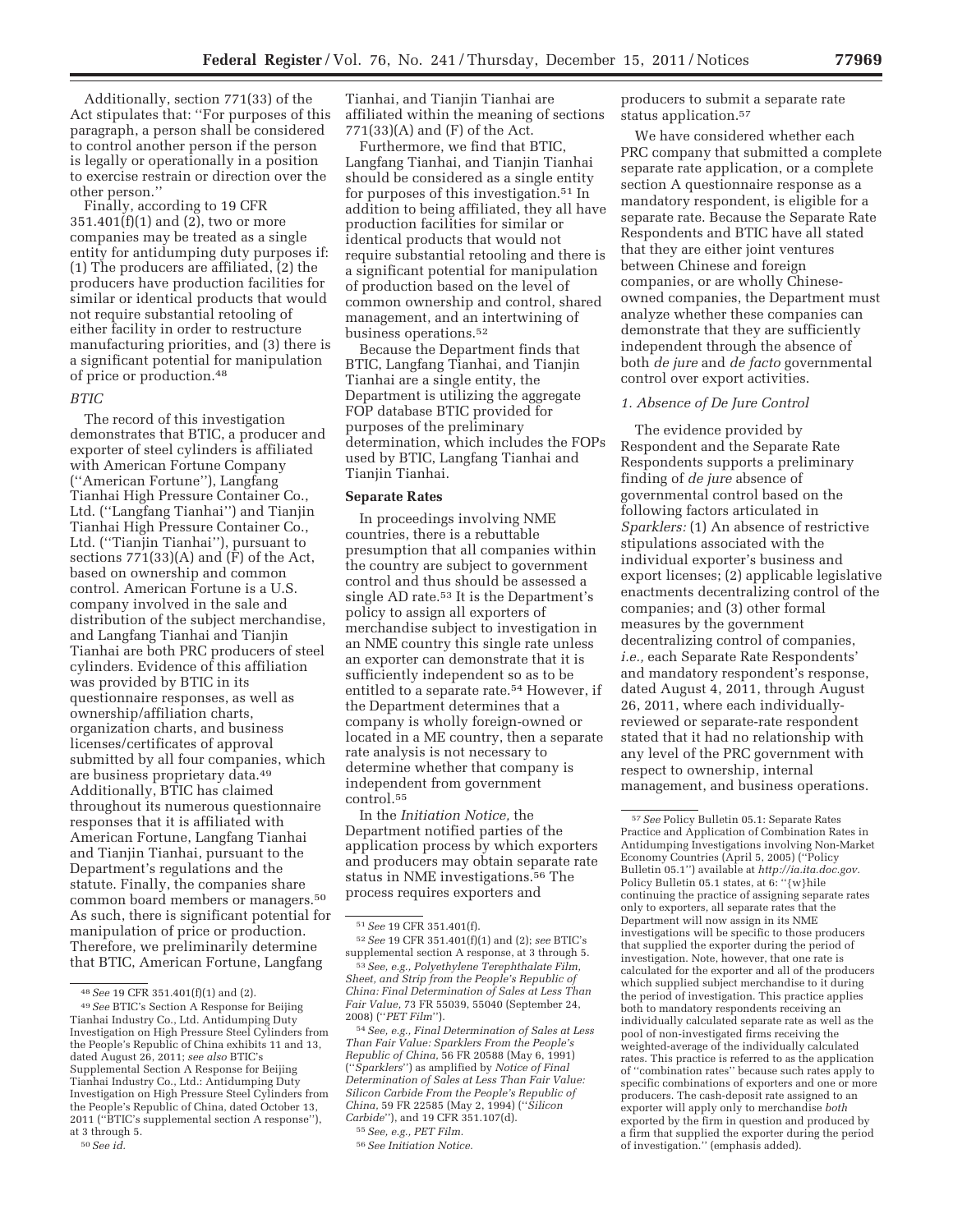## *2. Absence of De Facto Control*

Typically the Department considers four factors in evaluating whether each respondent is subject to *de facto*  governmental control of its export functions: (1) Whether the export prices are set by or are subject to the approval of a governmental agency; (2) whether the respondent has authority to negotiate and sign contracts and other agreements; (3) whether the respondent has autonomy from the government in making decisions regarding the selection of management; and (4) whether the respondent retains the proceeds of its export sales and makes independent decisions regarding disposition of profits or financing of losses.58 The Department has determined that an analysis of *de facto*  control is critical in determining whether respondents are, in fact, subject to a degree of governmental control which would preclude the Department from assigning separate rates.

We determine that, for BTIC and the Separate Rate Respondents, the evidence on the record supports a preliminary finding of *de facto* absence of governmental control based on record statements and supporting documentation showing the following: (1) Each exporter sets its own export prices independent of the government and without the approval of a government authority; (2) each exporter retains the proceeds from its sales and makes independent decisions regarding disposition of profits or financing of losses; (3) each exporter has the authority to negotiate and sign contracts and other agreements; and (4) each exporter has autonomy from the government regarding the selection of management.<sup>59</sup>

The evidence placed on the record of this investigation by the mandatory respondent and the Separate Rate Respondents demonstrates an absence of *de jure* and *de facto* government control with respect to each of the exporter's exports of the merchandise under investigation, in accordance with the criteria identified in *Sparklers* and *Silicon Carbide.* As a result, we have preliminarily determined that it is appropriate to grant the Separate Rate Respondents a margin based on the experience of the Respondent.

The separate rate is normally determined based on the weightedaverage of the estimated dumping margins established for exporters and producers individually investigated, excluding zero and *de minimis* margins or margins based entirely on adverse facts available (''AFA'').60 In this investigation BTIC has an estimated weighted-average dumping margin which is above *de minimis* and which is not based on total AFA. Therefore, because there is only one relevant weighted-average dumping margin for this final determination, we will use the weighted-average of BTIC's calculated AD margin using the alternative methodology, which is 5.08 percent.

## **Application of Adverse Facts Available, the PRC-Wide Entity and PRC-Wide Rate**

Information on the record of this investigation indicates that there were more exporters of steel cylinders from the PRC than those indicated in the response to our request for Q&V information during the POI.61 As stated above, we issued our request for Q&V information to ten potential PRC producers/exporters of steel cylinders. While information on the record of this investigation indicates that there are other producers/exporters of steel cylinders in the PRC, we received only two timely-filed solicited Q&V responses. In addition, as noted above, we also received two timely-filed, unsolicited Q&V responses, which we considered for respondent selection purposes. Although all producers/ exporters were given an opportunity to provide Q&V information, not all producers/exporters provided a response to the Department's Q&V letter.62 Therefore, the Department has preliminarily determined that there were PRC producers/exporters of steel cylinders during the POI that did not respond to the Department's request for information. We have treated these PRC producers/exporters, as part of the PRCwide entity because they did not qualify for a separate rate.<sup>63</sup> For a detailed

62The following eight companies were not responsive to the Department's request for Q&V information: Shanghai High Pressure Container Co., Ltd.; Heibei Baigong Industrial Co., Ltd.; Nanjing Ocean High-Pressure Vessel Co., Ltd.; Qingdao Baigong Industrial and Trading Co., Ltd.; Shandong Huachen High Pressure Vessel Co., Ltd.; Shandong Province Building High Pressure Vessel Limited Company; Sichuan Mingchuan Chengyu Co., Ltd.; and Zhuolu High Pressure Vessel Co., Ltd.

63*See, e.g., Prestressed Concrete Steel Wire Strand From the People's Republic of China: Preliminary Determination of Sales at Less Than Fair Value,* 74 FR 68232, 68236 (December 23, 2009) (''*PC Strand Prelim*'') unchanged in *Prestressed Concrete Steel Wire Strand From the People's Republic of China: Final Determination of* 

discussion, *see* the ''Separate Rate'' section above.

Section 776(a)(2) of the Act provides that, if an interested party: (A) Withholds information that has been requested by the Department, (B) fails to provide such information in a timely manner or in the form or manner requested, subject to subsections  $782(c)(1)$  and (e) of the Act, (C) significantly impedes a proceeding under the antidumping statute, or (D) provides such information but the information cannot be verified, the Department shall, subject to subsection 782(d) of the Act, use facts otherwise available in reaching the applicable determination.

Information on the record of this investigation indicates that the PRCwide entity was unresponsive to the Department's requests for information. Specifically, certain companies did not respond to our questionnaires requesting Q&V information. As a result, pursuant to section 776(a)(2)(A) of the Act, we find that the use of FA is appropriate to determine the PRC-wide rate.64

Section 776(b) of the Act provides that, in selecting from among the facts otherwise available, the Department may employ an adverse inference if an interested party fails to cooperate by not acting to the best of its ability to comply with requests for information.<sup>65</sup> We find that, because the PRC-wide entity did not respond to our requests for information, it has failed to cooperate to the best of its ability. Therefore, the Department preliminarily finds that, in selecting from among the FA, an adverse inference is appropriate.

When employing an adverse inference, section 776(b) of the Act indicates that the Department may rely upon information derived from the petition, the final determination from the LTFV investigation, a previous administrative review, or any other information placed on the record. The

64*See PC Strand Prelim,* 74 FR at 68236.

65*See also* Statement of Administrative Action accompanying the Uruguay Round Agreements Act (''URAA''), H.R. Doc. 103–316, 870 (1994) (''SAA''); *Notice of Final Determination of Sales at Less Than Fair Value: Certain Cold-Rolled Flat-Rolled Carbon-Quality Steel Products from the Russian Federation,*  65 FR 5510, 5518 (February 4, 2000).

<sup>58</sup>*See Silicon Carbide,* 59 FR at 22586–87; *see also Notice of Final Determination of Sales at Less Than Fair Value: Furfuryl Alcohol From the People's Republic of China,* 60 FR 22544, 22545 (May 8, 1995).

<sup>59</sup>*See, e.g.,* each Separate Rate Respondent's applications submitted between August 4, 2011, and August 26, 2011.

<sup>60</sup>*See* section 735(c)(5)(A) of the Act.

<sup>61</sup>*See* Respondent Selection Memo.

*Sales at Less Than Fair Value,* 75 FR 28560 (May 21, 2010); *see also Preliminary Determination of Sales at Less Than Fair Value, Postponement of Final Determination, and Preliminary Partial Determination of Critical Circumstances: Diamond Sawblades and Parts Thereof From the People's Republic of China,* 70 FR 77121, 77128 (December 29, 2005), unchanged in *Final Determination of Sales at Less Than Fair Value and Final Partial Affirmative Determination of Critical Circumstances: Diamond Sawblades and Parts Thereof from the People's Republic of China,* 71 FR 29303 (May 22, 2006).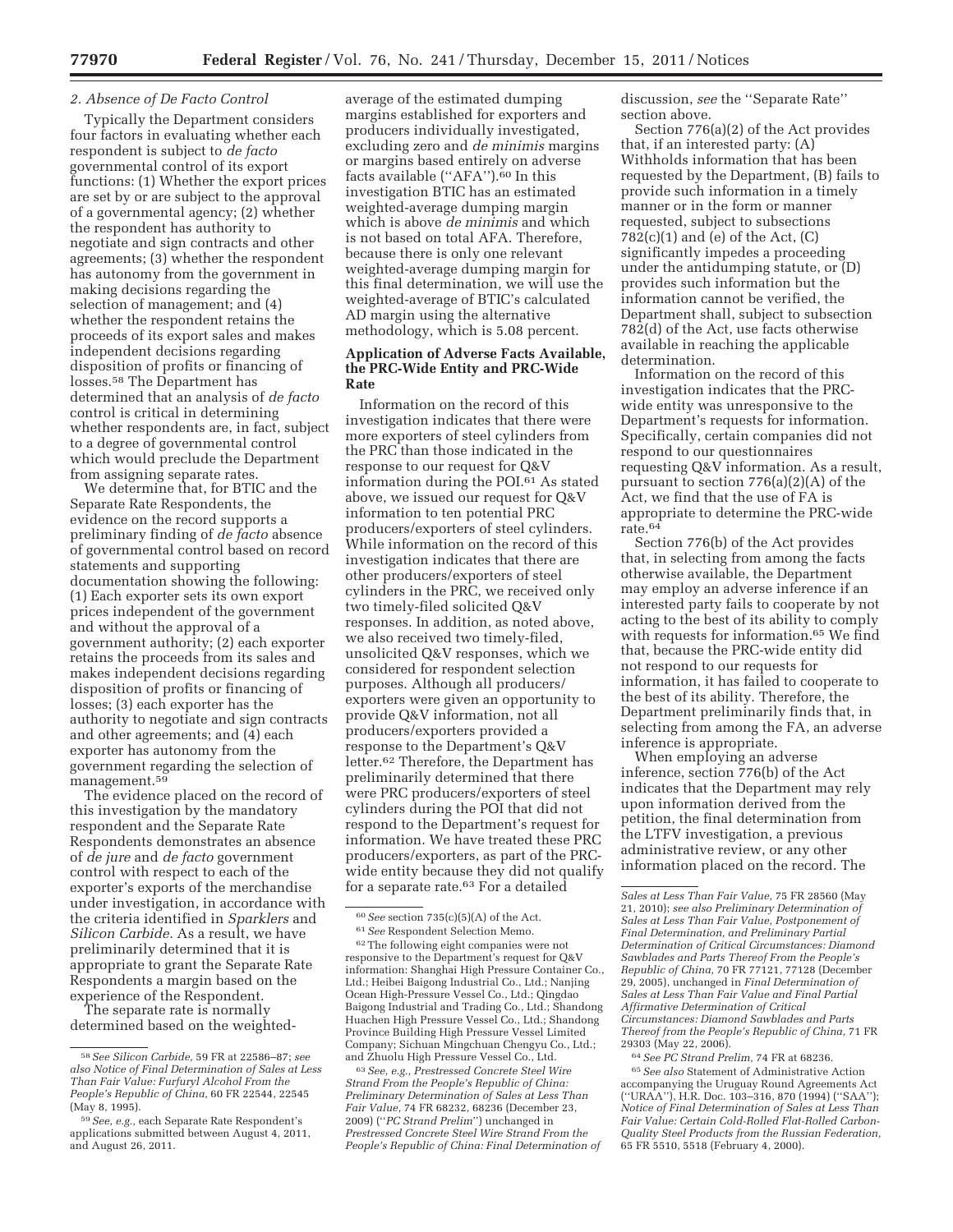Department's practice, when selecting an AFA rate from among the possible sources of information, has been to ensure that the margin is sufficiently adverse ''as to effectuate the statutory purposes of the AFA rule to induce respondents to provide the Department with complete and accurate information in a timely manner.'' 66 As guided by the SAA, the information used as AFA should ensure an uncooperative party does not benefit by failing to cooperate than if it had cooperated fully.67 It is the Department's practice to select, as AFA, the higher of the: (a) Highest margin alleged in the petition; or (b) the highest calculated rate of any respondent in the investigation.68 As AFA, we have preliminarily assigned a rate of 26.23 percent to the PRC-wide entity, the highest transaction-specific rate calculated for BTIC.69 In this instance, for the reasons discussed below, we believe that it is a reasonable exercise of the Department's discretion to select an AFA rate based on data in the investigation, instead of relying on secondary information.

In selecting this particular transaction-specific margin to use as the AFA rate, the Department analyzed the underlying transaction resulting in the 26.23 percent dumping margin and affirmed that this rate is neither unusual in terms of transaction quantities nor otherwise aberrational.70 Some of this analysis includes business proprietary information and, as a result, is contained in BTIC's Prelim Analysis Memo, at Attachment 4. In summary,

68*See, e.g., Preliminary Determination of Sales at Less Than Fair Value and Partial Affirmative Determination of Critical Circumstances: Certain Polyester Staple Fiber from the People's Republic of China,* 71 FR 77373, 77377 (December 26, 2006), unchanged in *Final Determination of Sales at Less Than Fair Value and Partial Affirmative Determination of Critical Circumstances: Certain Polyester Staple Fiber from the People's Republic of China,* 72 FR 19690 (April 19, 2007).

69*See Certain Stainless Steel Butt-Weld Pipe Fittings from Taiwan: Final Results and Final Rescission in Part of Antidumping Duty Administrative Review,* 74 FR 66620 (December 16, 2009), and accompanying Issues and Decision Memorandum at Comment 1.

70*See, e.g., Certain Lined Paper Products from India: Notice of Final Results of Antidumping Duty Administrative Review,* 75 FR 7563 (February 22, 2010) and the accompanying Issues and Decision Memorandum; *Hyundai Elec. Indus. Co., Ltd.* v *United States,* 395 F. Supp. 2d 1231, 1235–36 (Ct. Int'l Trade 2005); *F.lii Di Cecco Di Filippo Fara S. Martino S.p.A* v. *United States,* 216 F.3d 1027, 1032 (Fed. Cir 2000).

our review of BTIC's individual transaction margins affirms that this rate is not unusual in terms of transaction quantities—there are significant numbers of sales with quantities similar to that in the underlying transaction.71 The fact that BTIC has a number of other transaction-specific margins very close to its highest transaction-specific margin of 26.23 percent further demonstrates that this margin is not aberrational.72 The rate is otherwise reasonable because it represents an actual rate at which a cooperating respondent sold the subject merchandise during the POI. When the AFA rate is based upon sales from the POI, it is supported by substantial evidence.73 If during the POI, the cooperating respondent sold the subject merchandise at the rate the Department selected, the Department may reasonably determine that an uncooperative respondent could have made all of its sales at the same rate. Therefore, we have determined that BTIC's transaction-specific margin of 26.23 percent, based on data in the current investigation, is not aberrational and is a reasonable AFA rate for the PRC-wide entity for this preliminary determination. The PRC-wide entity rate applies to all entries of steel cylinders except for entries from BTIC and the three other producers/exporters receiving a separate rate.

#### **Date of Sale**

19 CFR 351.401(i) states that, ''{i}n identifying the date of sale of the merchandise under consideration or foreign like product, the Secretary normally will use the date of invoice, as recorded in the exporter or producer's records kept in the ordinary course of business.'' Additionally, the Secretary may use a date other than the date of invoice if the Secretary is satisfied that a different date better reflects the date on which the exporter or producer establishes the material terms of sale.74 The Court of International Trade (''CIT'') has stated, ''a party seeking to establish a date of sale other than invoice date bears the burden of producing sufficient evidence to '''satisfy' the Department that 'a different date better reflects the date on which the exporter or producer establishes the material terms of sale.' " 75 The date of sale is generally

74*See* 19 CFR 351.401(i); *see also Allied Tube & Conduit Corp.* v. *United States,* 132 F. Supp. 2d 1087, 1090 (CIT 2001) (quoting 19 CFR 351.401(i)) (''*Allied Tube''*).

75*See Allied Tube,* 132 F. Supp. 2d at 1090–1092.

the date on which the parties agree upon all substantive terms of the sale. This normally includes the price, quantity, delivery terms and payment terms.76

#### *A. EP*

BTIC reported its date of sale based on the date BTIC issued an invoice to the unaffiliated United States customer. No information on the record demonstrated that some other date better reflected the date on which the material terms of sale were established. Therefore, consistent with 19 CFR 351.401(i), the Department has preliminary determined that the invoice date should be used as the date of sale for EP sales.77 For the final results, the Department intends to seek additional information concerning the date of sale of BTIC's EP sales.

### *B. CEP*

BTIC reported that the date of sale was determined by the contract signed between its affiliated importer 78 and its unaffiliated U.S. customer and provided evidence confirming that the contract date was in fact the date of sale for CEP sales, as the material terms of sale were set at that time. Therefore, the Department has preliminarily determined that BTIC met its burden to establish that contract date, rather than invoice date, should be used as the date of sale for CEP sales.

#### **Fair Value Comparisons**

To determine whether sales of steel cylinders to the United States by BTIC were made at LTFV, we compared EPs and/or CEPs to NV, as described in the ''U.S. Price,'' and ''Normal Value'' sections of this notice. Specifically, we compared NV to weighted-average EPs and/or CEPs in accordance with section 777A (d)(1) of the Act.

## **U.S. Price**

# *A. EP*

In accordance with section 772(a) of the Act, we based the U.S. price for certain BTIC sales on EP because the first sale to an unaffiliated purchaser was made prior to importation, and the use of CEP was not otherwise warranted. We calculated EP based on the packed prices to unaffiliated

77*See* BTIC's Section A Response for Beijing Tianhai Industry Co., Ltd. Antidumping Duty Investigation on High Pressure Steel Cylinders from the People's Republic of China at page 21, dated August 26, 2011.

78American Fortune.

<sup>66</sup>*See Notice of Final Determination of Sales at Less Than Fair Value and Final Negative Critical Circumstances: Carbon and Certain Alloy Steel Wire Rod from Brazil,* 67 FR 55792, 55796 (August 30, 2002); *see also Notice of Final Determination of Sales at Less Than Fair Value: Static Random Access Memory Semiconductors From Taiwan,* 63 FR 8909, 8932 (February 23, 1998).

<sup>67</sup>*See* SAA at 870.

<sup>71</sup>*See id.* 

<sup>72</sup>*See id* at 81–82.

<sup>73</sup>*See Shanghai Taoen Int'l Trading Co.* v. *United States,* 360 F. Supp. 2d 1339, 1348 (Ct. Int'l Trade 2005).

<sup>76</sup>*See, e.g., Notice of Final Determination of Sales at Less Than Fair Value: Certain Cold-Rolled Flat-Rolled Carbon-Quality Steel Products from Turkey,*  65 FR 15123 (March 21, 2000) and accompanying Issues and Decision Memorandum at Date of Sale, Comment 1.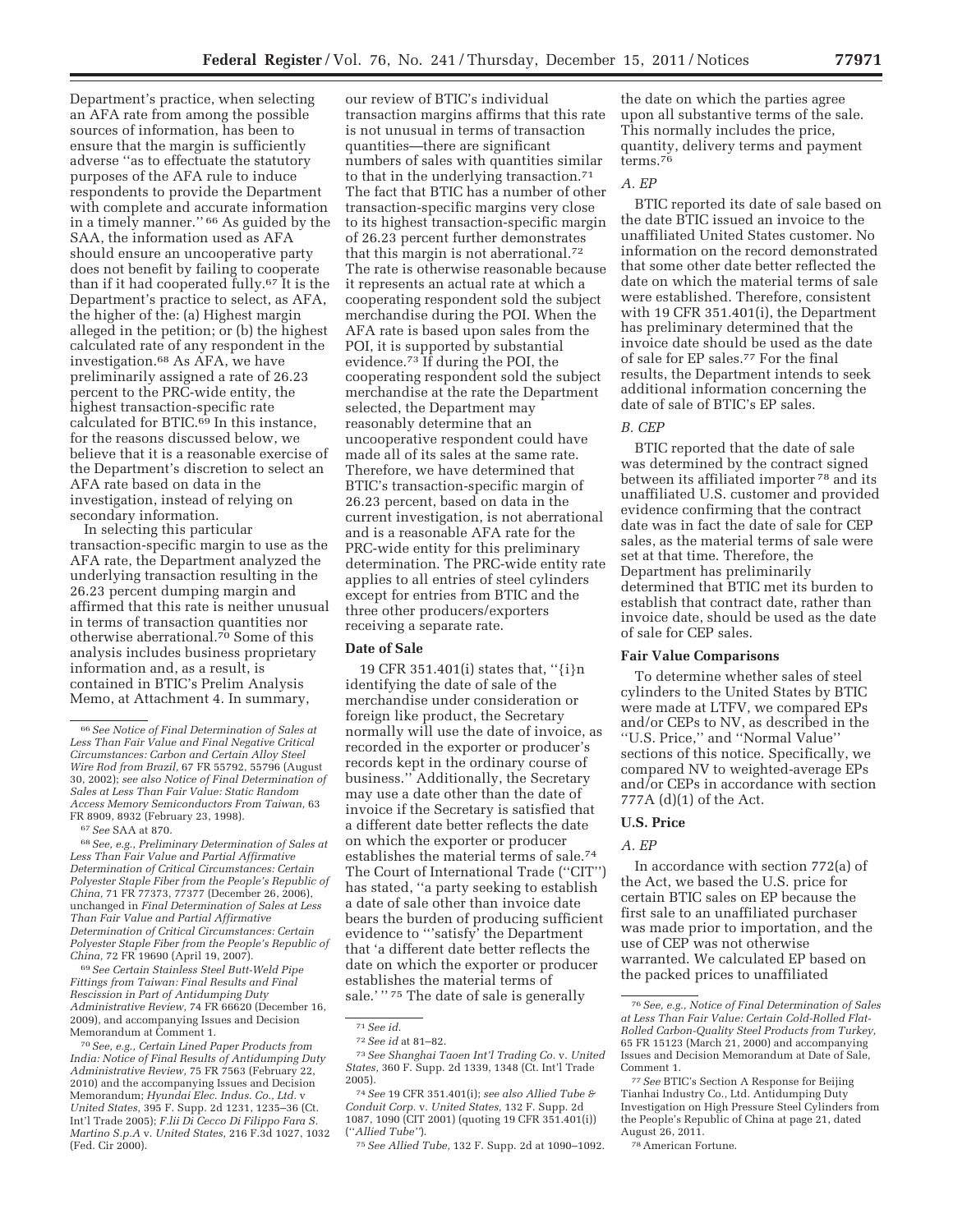purchasers in, or for exportation to, the United States. We made deductions, as appropriate, for any movement expenses (*e.g.,* foreign inland freight from the plant to the port of exportation, domestic brokerage, *etc.*) in accordance with section  $772(c)(2)(A)$  of the Act. We based these movement expenses on SVs where a PRC company provided the service and was paid in Renminbi (''RMB'') (*see* ''Factor Valuation Methodology'' section below for further discussion).<sup>79</sup>

## *B. CEP*

In accordance with section 772(b) of the Act, we based the U.S. price for some of BTIC's sales on CEP because certain sales to an unaffiliated customer were made by this respondent's respective U.S. affiliate.<sup>80</sup> In accordance with section 772(a) of the Act, CEP is the price at which the subject merchandise is first sold (or agreed to be sold) in the United States before or after the date of importation by or for the account of the producer or exporter of such merchandise or by a seller affiliated with the producer or exporter, to a purchaser not affiliated with the producer or exporter, as adjusted under subsections (c) and (d) of section 772 of the Act. In accordance with section 772(a) of the Act, we used CEP for a portion of BTIC's U.S. sales because the first sale to an unaffiliated customer was made by BTIC's U.S. affiliate.

We calculated CEP for BTIC based on delivered prices to unaffiliated purchasers in the United States. We made deductions from the U.S. sales price, where applicable, for movement expenses in accordance with section 772(c)(2)(A) of the Act. These included such expenses as foreign inland freight from the plant to the port of exportation, international freight, marine insurance, other U.S. transportation, U.S. customs duty, U.S. inland freight from port to the warehouse, and U.S. inland freight from the warehouse to the customer. In accordance with section 772(d)(1) of the Act, the Department deducted credit expenses, inventory carrying costs and indirect selling expenses from the U.S.

price, all of which relate to commercial activity in the United States. In addition, pursuant to section 772(d)(3) of the Act, we made an adjustment to the starting price for CEP profit. We based movement expenses on either SVs if the expense was paid to an NME company in RMB, actual expenses, or an average of the two.81

## **Normal Value**

Section 773(c)(1) of the Act provides that the Department shall determine the NV using a FOP methodology if the merchandise is exported from an NME and the information does not permit the calculation of NV using home-market prices, third-country prices, or constructed value under section 773(a) of the Act. The Department bases NV on the FOP because the presence of government controls on various aspects of NMEs renders price comparisons and the calculation of production costs invalid under the Department's normal methodologies.82

## **Factor Valuation Methodology**

In accordance with section 773(c) of the Act, we calculated NV based on FOP data reported by BTIC for the POI. To calculate NV, we multiplied the reported per-unit factor-consumption rates by publicly available SVs (except as discussed below). In selecting the SVs, among other criteria, we considered the quality, specificity, and contemporaneity of the data. As appropriate, we adjusted input prices by including freight costs to make them delivered prices. Specifically, we added to Ukrainian SVs a surrogate freight cost using the shorter of the reported distance from the domestic supplier to the factory or the distance from the nearest seaport to the factory where appropriate. This adjustment is in accordance with the Court of Appeals for the Federal Circuit's decision in *Sigma Corp.* v. *United States,* 117 F.3d 1401, 1407–08 (Fed. Cir. 1997).83

83A detailed description of all SVs used can be found in the Prelim SV Memo.

For this preliminary determination, we used Ukrainian import statistics to calculate SVs for the mandatory respondent's FOPs (direct materials, including steel tubes, steel billets, and certain energy FOPs, and packing materials). In selecting the best available information for valuing FOPs in accordance with section 773(c)(1) of the Act, the Department's practice is to select, to the extent practicable, SVs which are non-export average values, most contemporaneous with the POI, product-specific, and tax-exclusive.84

Furthermore, with regard to the Ukrainian import-based SVs, we have disregarded import prices that we have reason to believe or suspect may be subsidized. We have reason to believe or suspect that prices of inputs from Indonesia, India, Thailand and South Korea may have been subsidized because we have found in other proceedings that these countries maintain broadly available, nonindustry-specific export subsidies.85 Therefore, it is reasonable to infer that all exports to all markets from these countries may be subsidized.86 Further, guided by the legislative history, it is the Department's practice not to conduct a formal investigation to ensure that such prices are not subsidized.87

85*See, e.g., Certain Cut-to-Length Carbon Quality Steel Plate from Indonesia: Final Results of Expedited Sunset Review,* 70 FR 45692 (August 8, 2005), and accompanying Issues and Decision Memorandum at 4; *Carbazole Violet Pigment 23 From India; Expedited Five-year (Sunset) Review of the Countervailing Duty Order,* 75 FR 13257 (March 19, 2010), and accompanying Issues and Decision Memorandum at 4–5; *Corrosion-Resistant Carbon Steel Flat Products From the Republic of Korea: Final Results of Countervailing Duty Administrative Review,* 74 FR 2512 (January 15, 2009), and accompanying Issues and Decision Memorandum at 17, 19–20; *Final Affirmative Countervailing Duty Determination: Certain Hot-Rolled Carbon Steel Flat Products From Thailand,* 66 FR 50410 (October 3, 2001), and accompanying Issues and Decision Memorandum at 23.

86*See Notice of Final Determination of Sales at Less Than Fair Value and Negative Final Determination of Critical Circumstances: Certain Color Television Receivers From the People's Republic of China,* 69 FR 20594 (April 16, 2004) and accompanying Issues and Decision Memorandum at Comment 7.

87*See* Conference Report, at 590; *see also Preliminary Determination of Sales at Less Than Fair Value and Postponement of Final Determination: Coated Free Sheet Paper From the People's Republic of China,* 72 FR 30758 (June 4, 2007), unchanged in *Final Determination of Sales at Less Than Fair Value: Coated Free Sheet Paper* 

<sup>79</sup>For details regarding our EP calculations, *see*  BTIC's Prelim Analysis Memo.

<sup>80</sup>Respondent reported that its respective affiliate in the United States performed sales functions such as: sales negotiation, issuance of invoices and receipt of payment from the ultimate U.S. customer during the POI, citing *Glycine From the People's Republic of China: Preliminary Results of Antidumping Duty Administrative Review and Preliminary Rescission, in Part,* 72 FR 18457 (April 12, 2007) unchanged in *Glycine Final* (where the Department stated that ''we based U.S. price for certain sales on CEP in accordance with section 772(b) of the Act, because sales were made by Nantong Donchang's U.S. affiliate, Wavort, Inc. {''Wavort''} to unaffiliated purchasers.'').

<sup>81</sup>For details regarding our CEP calculations, *see*  BTIC's Prelim Analysis Memo. *See also*  Memorandum to the File, through Matthew Renkey, Acting Program Manager, Office 9, through Emeka Chukwudebe, Antidumping Duty Investigation of High Pressure Steel Cylinders from the People's Republic of China (''PRC''): Surrogate Values (''SVs'') for the Preliminary Determination (''Prelim SV Memo'').

<sup>82</sup>*See, e.g., Preliminary Determination of Sales at Less Than Fair Value, Affirmative Critical Circumstances, In Part, and Postponement of Final Determination: Certain Lined Paper Products From the People's Republic of China,* 71 FR 19695 (April 17, 2006), unchanged in *Final Determination of Sales at Less Than Fair Value, and Affirmative Critical Circumstances, in Part: Certain Lined Paper Products From the People's Republic of China,* 71 FR 53079 (September 8, 2006).

<sup>84</sup>*See, e.g., Notice of Preliminary Determination of Sales at Less Than Fair Value, Negative Preliminary Determination of Critical Circumstances and Postponement of Final Determination: Certain Frozen and Canned Warmwater Shrimp From the Socialist Republic of Vietnam,* 69 FR 42672, 42683 (July 16, 2004), unchanged in *Final Determination of Sales at Less Than Fair Value: Certain Frozen and Canned Warmwater Shrimp From the Socialist Republic of Vietnam,* 69 FR 71005 (December 8, 2004).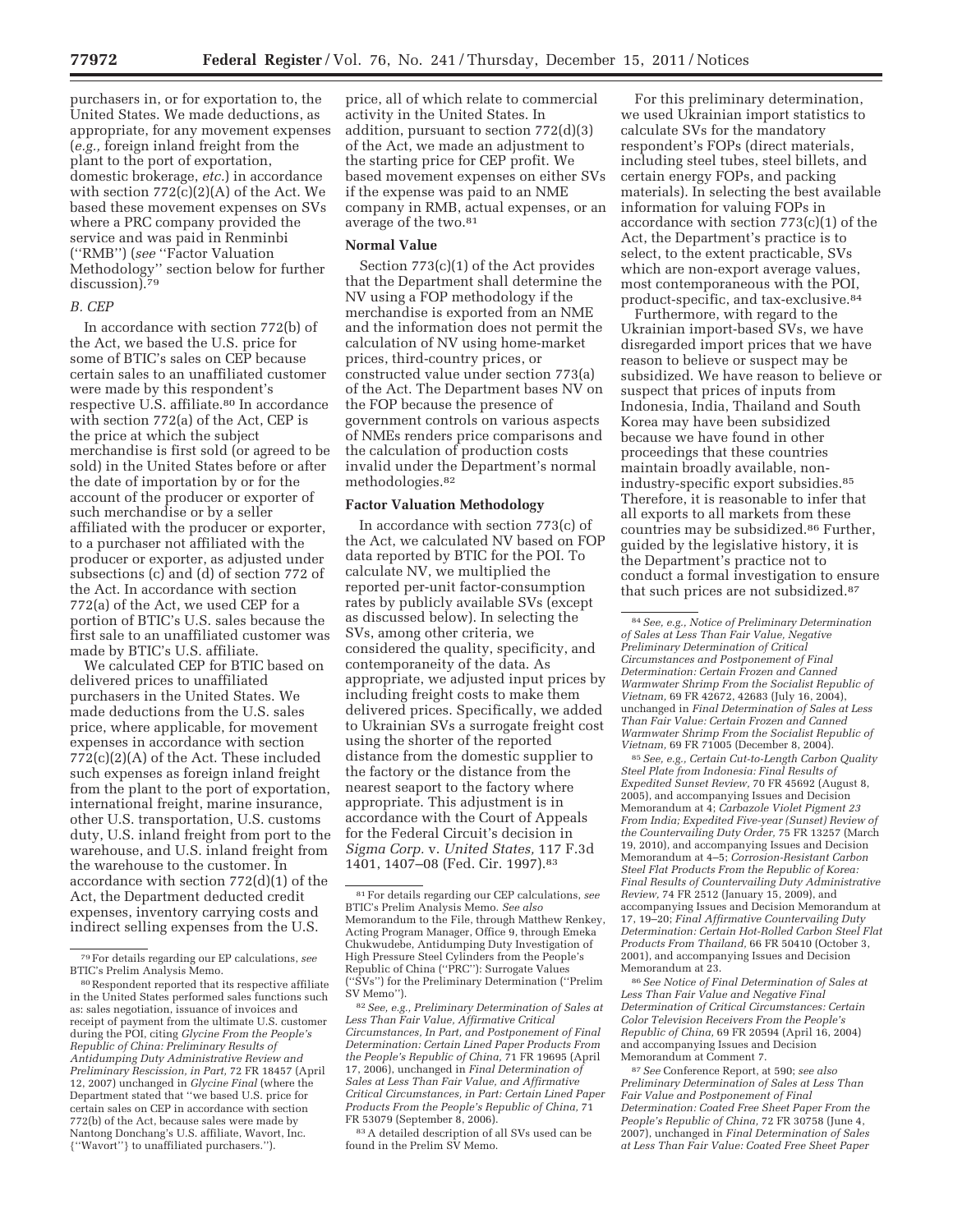Rather, the Department bases its decision on information that is available to it at the time it makes its determination. Additionally, consistent with our practice, we disregarded prices from NME countries and excluded imports labeled as originating from an ''unspecified'' country from the average value, because the Department could not be certain that they were not from either an NME country or a country with general export subsidies.<sup>88</sup> Therefore, we have not used prices from these countries either in calculating the Ukrainian import-based SVs or in calculating ME input values.<sup>89</sup>

Previously, the Department used regression-based wages that captured the worldwide relationship between per capita GNI and hourly manufacturing wages, pursuant to 19 CFR 351.408(c)(3), to value the respondent's cost of labor. However, on May 14, 2010, the Court of Appeals for the Federal Circuit (''CAFC''), in *Dorbest Ltd.* v. *United States,* 604 F.3d 1363, 1372 (Fed. Cir. 2010) (''*Dorbest*''), invalidated 19 CFR 351.408(c)(3). As a consequence of the CAFC's ruling in *Dorbest,* the Department no longer relies on the regression-based wage rate methodology described in its regulations.

On June 21, 2011, the Department revised its methodology for valuing the labor input in NME antidumping proceedings.90 In *Labor Methodologies,*  the Department explained that the best methodology to value the labor input is to use industry-specific labor rates from the primary surrogate country.91 Additionally, the Department determined that the best data source for industry-specific labor rates is Chapter

6A: Labor Cost in Manufacturing, from the International Labor Organization (ILO) Yearbook of Labor Statistics (Yearbook).92 There are no Chapter 6A labor data available for Ukraine, pertaining to the industry specific to subject merchandise. In *Labor Methodologies,* the Department explained that, ''if there is no industryspecific data available for the surrogate country within the primary data source, *i.e.,* ILO Chapter 6A data, the Department will then look to national data for the surrogate country for calculating the wage rate.'' 93 The latest year for which ILO Chapter 6A reports national data for Ukraine is 2006. The most current and publicly available national data for industrial wages in Ukraine is reported, however, by the State Statistics Service of Ukraine, a government entity, at *http:// www.ukrstat.gov.ua/.* We find that this information constitutes the best available information on the record because it is contemporaneous with the POR and, thus, more accurately reflective of actual wages in Ukraine.

Therefore, for the preliminary determination, we calculated the labor inputs using the data for average monthly industrial wages prevailing during the POI in Ukraine, corresponding to ''Manufacturing'' economic sector. For the preliminary determination, the calculated industryspecific wage rate is 13.09 UAH/hour. Because these data do not reflect the indirect costs reflected in Chapter 6A data, we find that the facts and information on the record do not warrant or permit an adjustment to the surrogate financial statements.<sup>94</sup> A more detailed description of the wage rate

calculation methodology is provided in the Prelim SV Memo.

To value factory overhead, selling, general, and administrative expenses, and profit, we relied on the unconsolidated financial statement from Everest Kanto Cylinders Ltd., a producer of identical merchandise located in India. While India is not the primary surrogate country, this financial statement is the only one from a producer of comparable or identical merchandise on the record, and is contemporaneous with the POI. For further details regarding the calculation of the surrogate financial rations, *see* the Prelim SV Memo.

## **Currency Conversion**

We made currency conversions into U.S. dollars, in accordance with section 773A(a) of the Act, based on the exchange rates in effect on the dates of the U.S. sales as certified by the Federal Reserve Bank.

### **Verification**

As provided in section 782(i)(1) of the Act, we intend to verify the information upon which we will rely in making our final determination.

## **Combination Rates**

In the *Initiation Notice,* the Department stated that it would calculate combination rates for certain respondents that are eligible for a separate rate in this investigation.<sup>95</sup>

### **Preliminary Determination**

The weighted-average dumping margins are as follows:

| Exporter                                          | Producer                                             | Weighted-average<br>margin<br>(percent) |
|---------------------------------------------------|------------------------------------------------------|-----------------------------------------|
|                                                   | Langfang Tianhai High Pressure Container Co., Ltd    | 5.08                                    |
|                                                   | Tianjin Tianhai High Pressure Container Co., Ltd     | 5.08                                    |
|                                                   |                                                      | 5.08                                    |
| Shanghai J.S.X. International Trading Corporation | Shanghai High Pressure Special Gas Cylinder Co., Ltd | 5.08                                    |
|                                                   |                                                      | 5.08                                    |
|                                                   | Shijiazhuang Enric Gas Equipment Co., Ltd            | 5.08                                    |
| PRC-Wide Rate 96                                  |                                                      | 26.23                                   |

*from the People's Republic of China,* 72 FR 60632 (October 25, 2007).

<sup>88</sup>*See Notice of Preliminary Determination of Sales at Less Than Fair Value and Postponement of Final Determination: Chlorinated Isocyanurates From the People's Republic of China,* 69 FR 75294, 75301 (December 16, 2004), unchanged in *Notice of Final Determination of Sales at Less Than Fair Value: Chlorinated Isocyanurates From the People's Republic of China,* 70 FR 24502 (May 10, 2005).

<sup>89</sup>*See id.* 

<sup>90</sup>*See Antidumping Methodologies in Proceedings Involving Non-Market Economies: Valuing the Factor of Production: Labor,* 76 FR 36092 (June 21, 2011) (''*Labor Methodologies*'').

<sup>91</sup>*See Labor Methodologies,* 76 FR at 36093. 92*See Labor Methodologies,* 76 FR at 36093–

<sup>36094.</sup> 

<sup>93</sup>*See id.* at 36094 n. 11. 94*See id.* at 36094.

<sup>95</sup>*See Initiation Notice;* Policy Bulletin 05.1.

<sup>96</sup>The PRC–Wide entity includes: Shanghai High Pressure Container Co., Ltd.; Heibei Baigong Industrial Co., Ltd.; Nanjing Ocean High-Pressure Vessel Co., Ltd.; Qingdao Baigong Industrial and Trading Co., Ltd.; Shandong Huachen High Pressure Vessel Co., Ltd.; Shandong Province Building High Pressure Vessel Limited Company; Sichuan Mingchuan Chengyu Co., Ltd. and; Zhuolu High Pressure Vessel Co., Ltd.